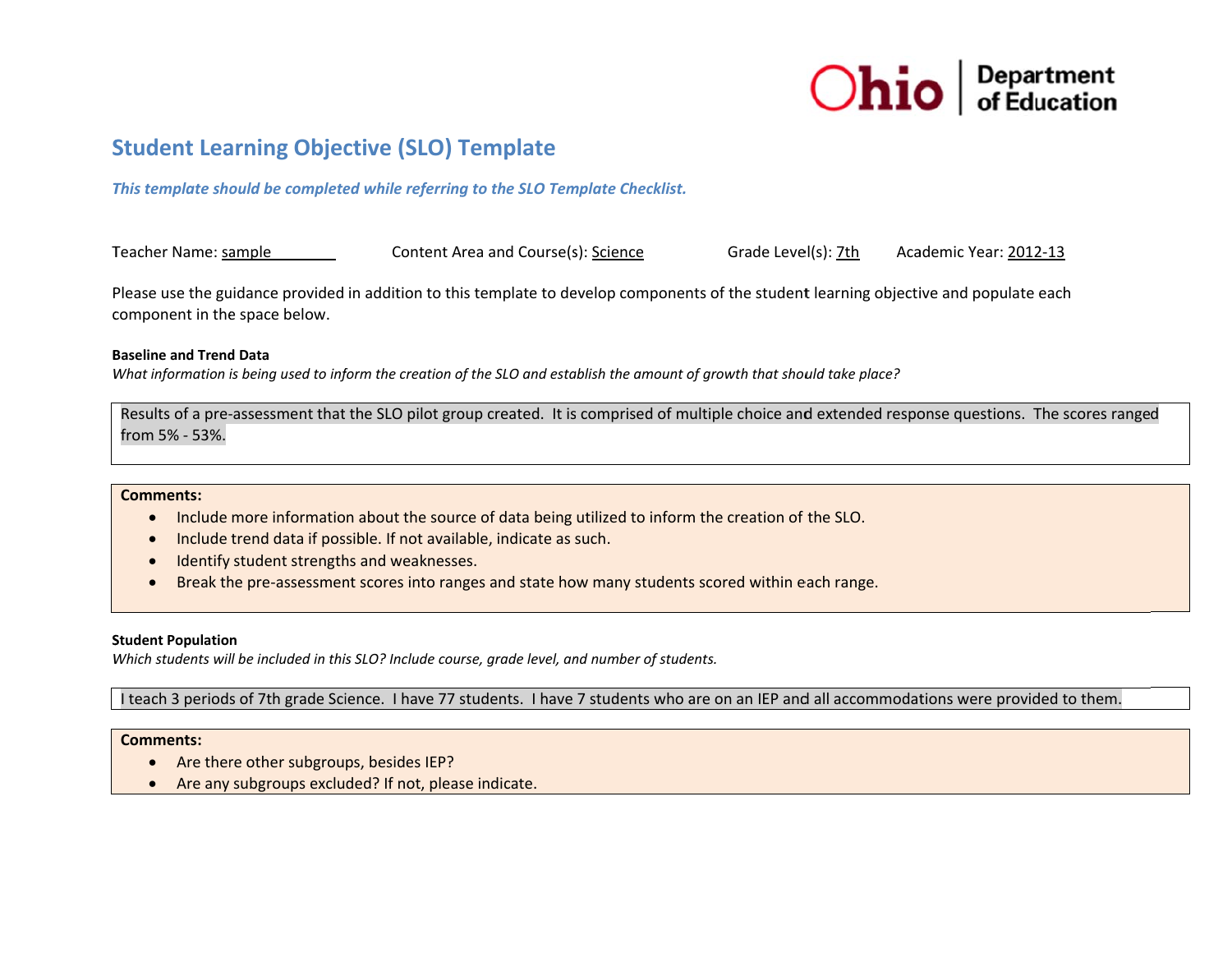#### **Interval of Instruction**

*What is the duration of the course that the SLO will cover? Include beginning and end dates.*

# The duration of the course is August 2012 through May 2013.

# **Comments:**

- Indicate if this class meets daily, and how long the class session lasts to strengthen this section.
- Due to the requirement dates of OTES, the duration of the SLO will likely be through mid-April in order to allow time for the analysis of student growth and reporting.

## **Standards and Content**

*What content will the SLO target? To what related standards is the SLO aligned?*

This target will focus on the Ohio Career and College Readiness for 7th Grade Science. The content will be life, earth, and physical science.

#### **Comments:**

- Focus on more specific content, this is too broad. The SLO should represent the big ideas/domains of the content.
- The SLO should identify the core knowledge and skills necessary to master the course.

## **Assessment(s)**

*What assessment(s) will be used to measure student growth for this SLO?*

Student growth will be measured by comparing SLO pilot team‐created pre and post‐assessments. These pre and post‐assessments are aligned to the Ohio Career and College Readiness for 7th Grade Science. These assessments cover Life, Earth, Space and Physical Science.

## **Comments:**

- Did the pilot team who created the assessments ensure that they were rigorous and aligned to the course content? Content experts create or review the assessments?
- Indicate how the assessment allows for "stretch" so that all (high and low progress) students can demonstrate learning.
- Describe the assessment (multiple choice, extended response, performance task, etc.)
- How will the assessments be combined?